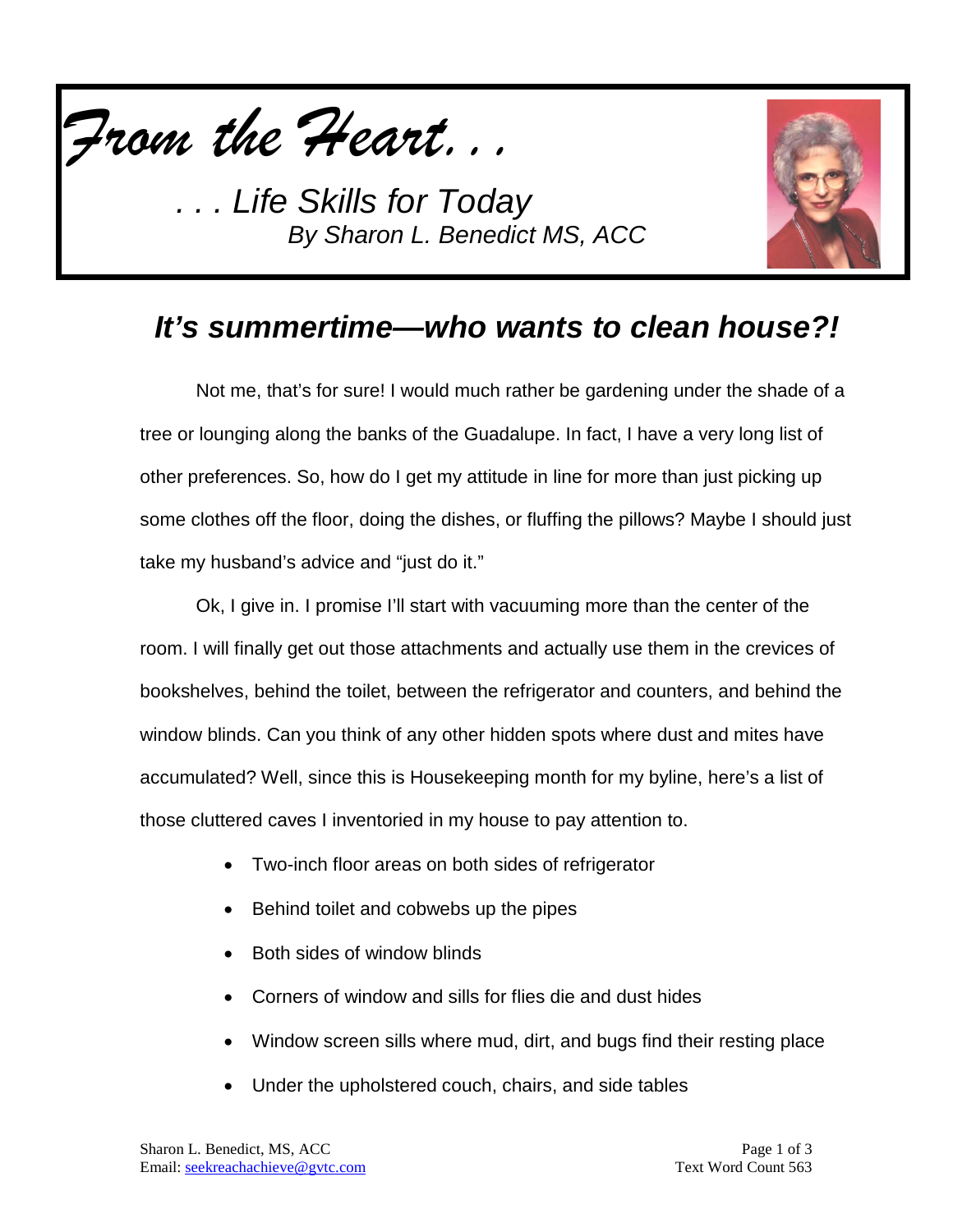- Picture frames, particularly those ones with very fancy scroll work
- Your printer/copier tray and scanning glass
- Your phone
- Lamp shades (inside and outside)
- Part of drapery hanging on the floor that never gets moved for cleaning or vacuuming
- Rod iron railing with all its curves.
- Book shelves—not just in the front but on top of all the books
- Entertainment equipment in and around, not just the front facing
- Bric-a-brac everywhere (e.g. knick-knacks, curios, ornaments)
- Ceiling fan and hanging lights
- A/C filter unit and cover plate that turn a dingy brown of dust
- Top of bed headboard and between board and bed frame that never seem to get dusted
- All the kickboard around the house that also might have a slight lip that accumulates dust
- Marks on walls from kids, shoes, furniture moving, and more
- The grime building in all trash and garbage cans
- Top of Refrigerator thick dust and grime, let alone what's growing inside the refrig!
- Grease collector attached to fan unit above stove
- Mildew accumulating on bottom of shower door around rubber insulation
- Clusters of dust globs under cabinet kickboards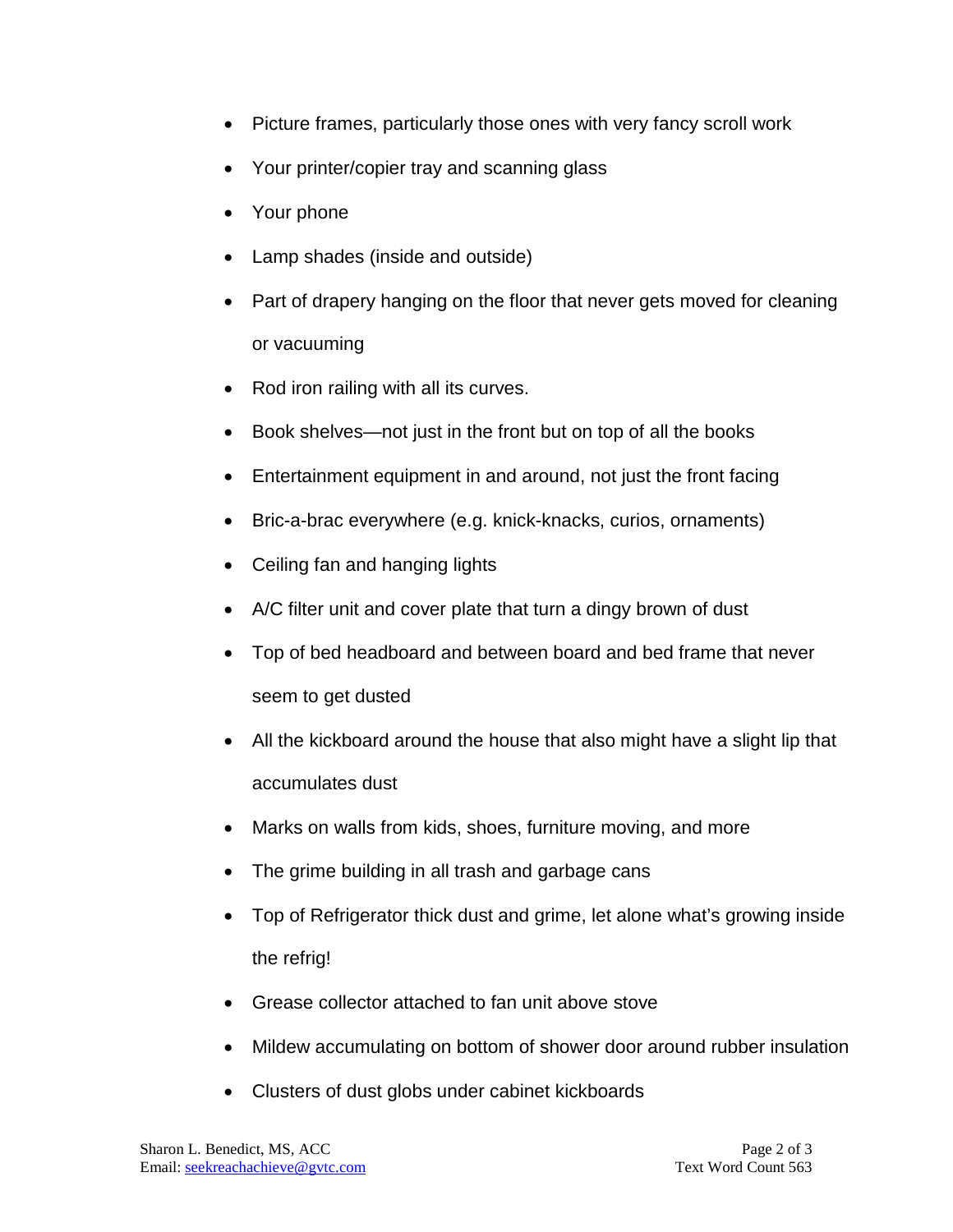The list goes on that's for sure, particularly the larger your home and possessions. Take this list with you as you cruise through your own abode to see if any seem to be on the brink of saying, "clean me or I'll show up in the most embarrassing moments when guests arrive or your mother-in-law shows up unexpectedly with her white glove!

Feel free to get your kids and spouse involved too. Share the list, turn some music on, and start dancing through each crevice and hidden pile of who-knows-what! And always remember, those "who-knows-whats "are always there no matter whose house it is…even mine! And I encourage you to put this housekeeping motto on your refrigerator or bathroom mirror—

# *Keep it clean enough for healthy,*

### *dirty enough for happy!*

--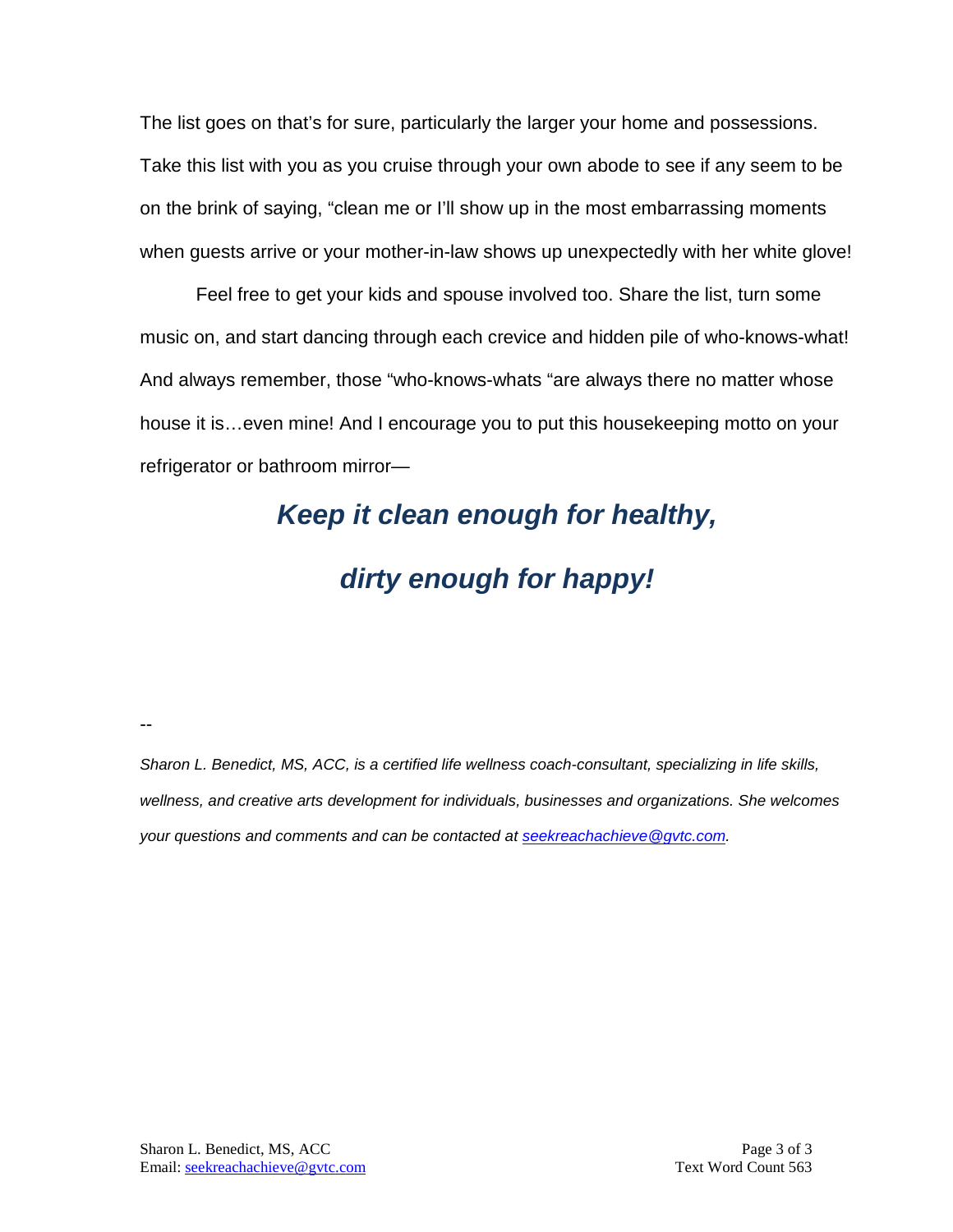



### *Recycling your house & work stuff*

When cleaning and throwing out your trash, do you ever stop to think where it goes and who has to take care of it? Do you have an idea of how many bottles, can, and plastic alone would be piling up on your door step if your trash collectors didn't come by your house every week? And how much of it do you actually recycle?

This next week, grab a notepad and pencil. Make four columns on a couple sheets of paper—activity, item used, threw away, recycled. For the next week, where ever you go, whatever you do, whatever you use, make a note on something you used, and check whether you threw it away or recycled it. At this end of the week, write down those items you wish you could recycle but your community recycling service doesn't offer it.

According to Keep Boerne Beautiful

[\(http://www.keepboernebeautiful.com/links.html\)](http://www.keepboernebeautiful.com/links.html) where I live, "Texans throw away enough trash each year to fill the Astrodome every two weeks. . . . The average Americans throws out an average of 7.8 pounds per day. The United States, with only 5 percent of the world's population, generates 50 percent of the world's waste." Most of our trash goes into landfills lined with clay or huge sheets of plastic; then when full is covered with soil, moving on to another hole in the ground to start all over again.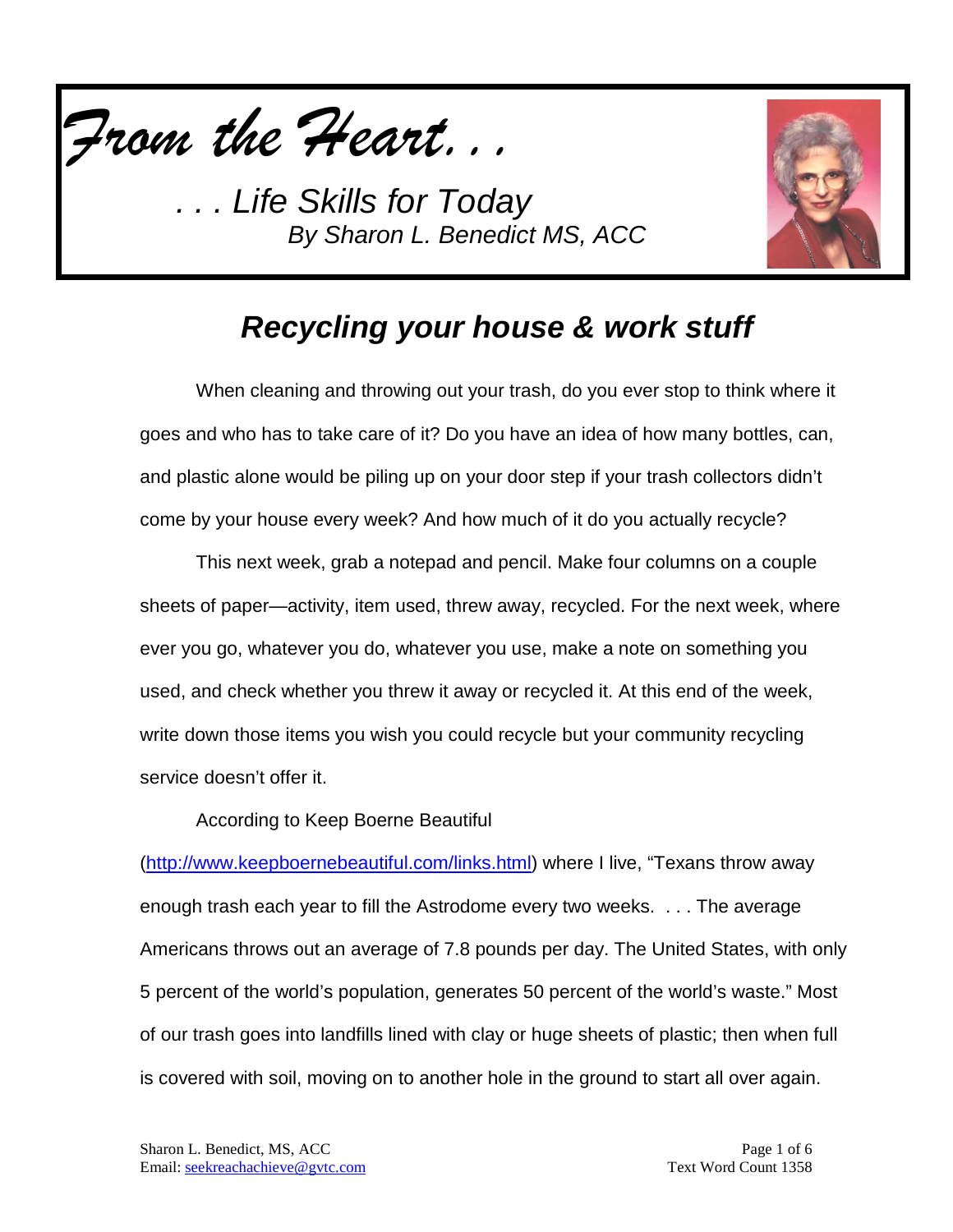Much of what's under that soil is still there in one piece after 20-35 years at least. You can actually read a 35-year old newspaper, and an ear of corn or hot dog is easily identified!

So, what do you recycle? The most common items are newspapers, certain plastics, glass, cardboard, and cans. It all depends on what your recycling service is able to handle. For my community of Boerne, acceptable items include aluminum cans, envelopes, newspaper/junk mail, tin and steel can, brown paper bags, colored paper, wax paper, computer paper, glass bottles and jars, plastic bottles and jugs, and white ledger paper. They currently cannot accept aluminum foil, batteries, light bulbs, paper towels, porcelain, ceramics, catalogs/magazines, auto glass, film canisters, painted/treated wood, plastic grocery bags (grocery stores accepts them), Styrofoam, plastic wrap, and phone books. For more information on Boerne recycling, you can contact Boerne Utilities/Recycling, 249-9511 or Kendall County Terry Anderson, Program Coordinator, (201) 249-9343 or (830) 249-7442.

Beyond your weekly curbside recycling, there are other simple things you can do in your home and work to invest in a *green way of living*. The state of Texas has a variety of resources and tips to help you on your way to a more complete lifestyle of recycling [\(http://www.texasonline.com/portal/tol/en/nat/8/5\)](http://www.texasonline.com/portal/tol/en/nat/8/5). According to Take Care of Texas nonprofit [\(http://www.takecareoftexas.org/\)](http://www.takecareoftexas.org/), here are some simple tips to adopt right at home and at work:

#### **In and Around Your Home**

• **Buy Recycled-Content Products** (made from or packaged in recycled

materials. content means fewer virgin materials were used to manufacture the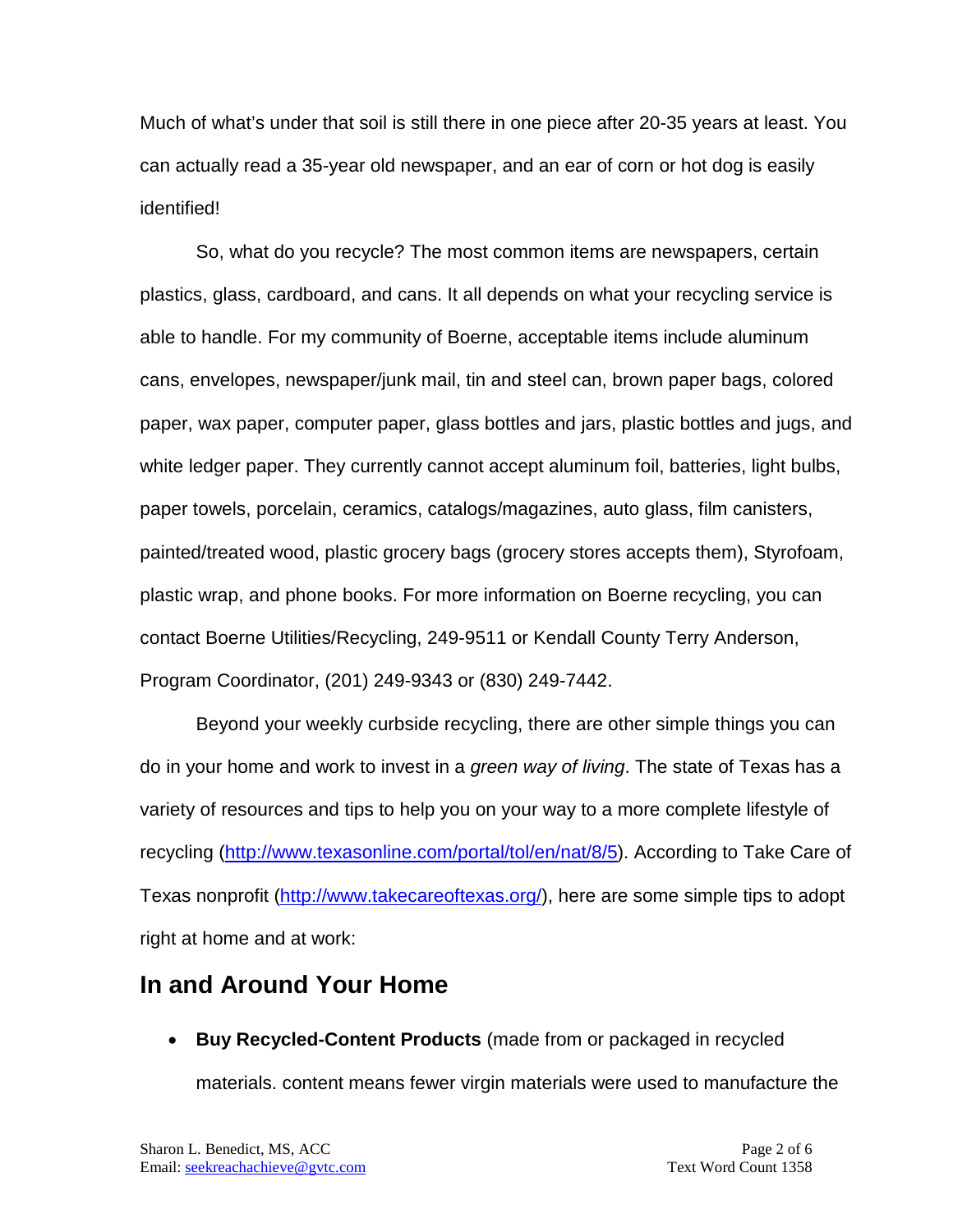product. You can usually spot products made from recycled paper, plastic, and other materials by reading the labels.)

- **Recycle Electronics and Batteries** (Electronic waste is growing at three times the rate of other municipal waste. Texans discard 1.5 million computers annually. On average, we depend on six wireless products daily. You can help by reusing, donating, and recycling your electronics. Most rechargeable batteries can be recharged up to 1,000 times, then recycle them. If every Texas household recycled five rechargeable batteries a year, we could keep more than 39 million batteries out of landfills.)
- **Cut Back on Your Amount of Mail** (annual junk mail produces 4 million tons of solid waste. By taking your name off of marketing mailing lists, you can help reduce waste. You can also help reduce waste, save on postage by banking online.)

#### **In your Yard**

- **Collect and Use Rainwater** (Lawn and garden watering make up nearly 40% of total household water use during the summer. By collecting rainwater for use on your lawn, plants, flowers, trees, and shrubs during the peak summer months, you can save 1,300 gallons of water. If all Texas households collected rainwater for their watering needs, we could keep more than 10 billion gallons of water in our aquifers, lakes, and rivers.)
- **Leave Grass Clippings on the Lawn** (Allow grass clippings to remain on the yard after mowing; they can act as a slow-release fertilizer to your lawn while helping to retain moisture in the soil. This reduces the need for watering and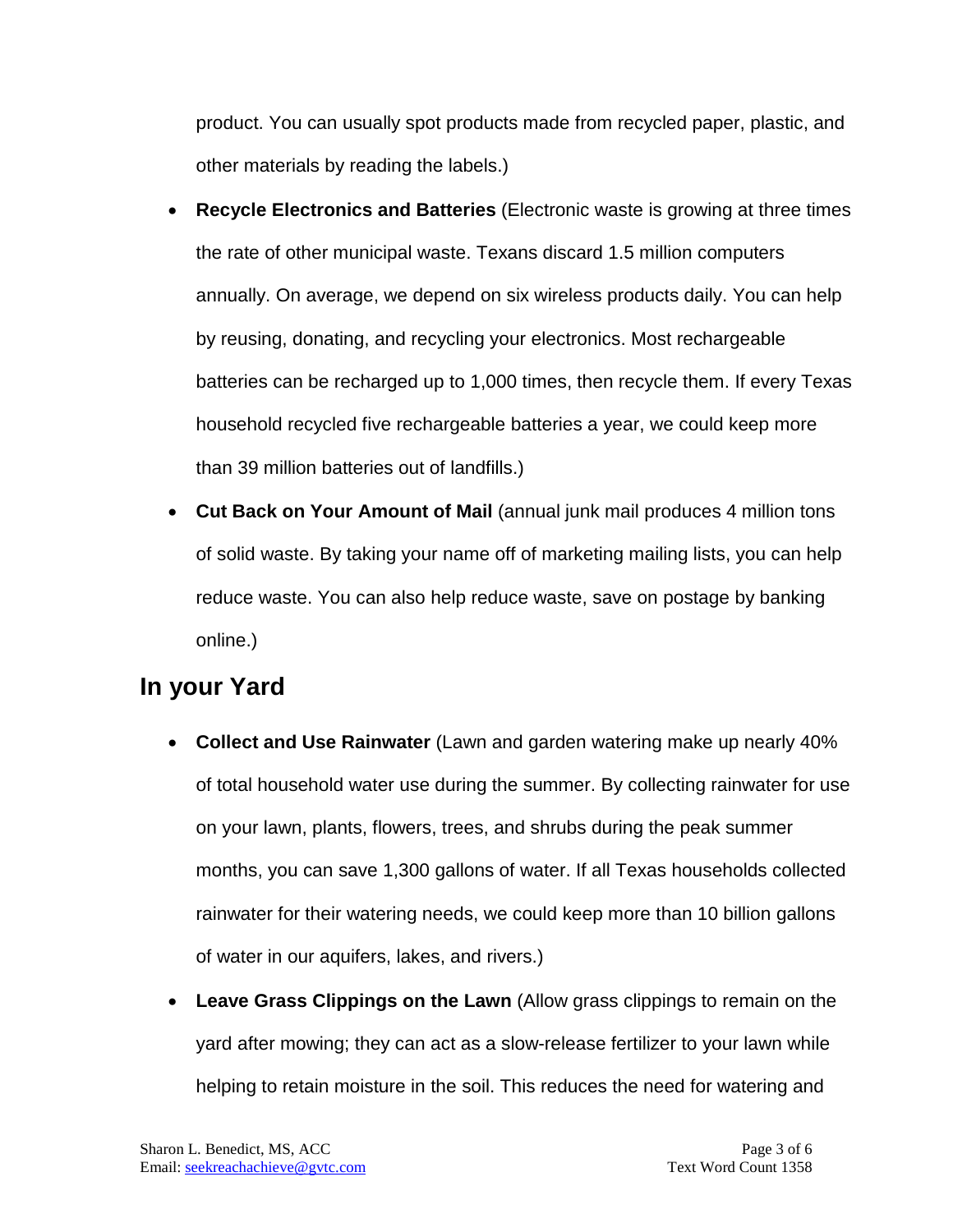could eliminate the need for fertilizer. Plus, it helps keep fertilizers out of storm drains and as a result, out of rivers, lakes, and bays.)

#### **In Your Kitchen**

- **Recycle metal, plastic, and other compostable** materials (Each Texan generates about 7 pounds of this kind of garbage every day. Recycling these items can reduce waste, help conserve energy, and preserve our state's natural resources. In the U.S., recycling creates 1.1 million jobs, \$236 billion in gross annual sales, and \$37 billion in annual salaries. If Texans recycled and composted all recyclable and compostable materials, we could divert almost 90%, or over 26 million tons a year, of all municipal solid waste from Texas landfills.)
- **Recycle Paper Products** (including newspapers, food packaging, cardboard boxes, junk mail, and office paper, saving dollars. Recycling paper fiber is cheaper than growing, harvesting, and processing trees. Recycling 1 ton of paper is the equivalent of making paper from 17 to 31 trees and saves 7,000 gallons of water and 4,000 kilowatts of electricity (enough power for the average home for six months.)

#### **Out and About w/ your Car**

• **Recycle Used Motor Oil** (Two gallons of recycled motor oil can produce enough energy to power the average Texas home for one day, cook 48 meals in a microwave oven, blow-dry your hair at least 215 times, vacuum a house for 15 months, or watch television for 7½ days straight! Whenever you change your oil or other vehicle fluids at home, make sure you recycle them. And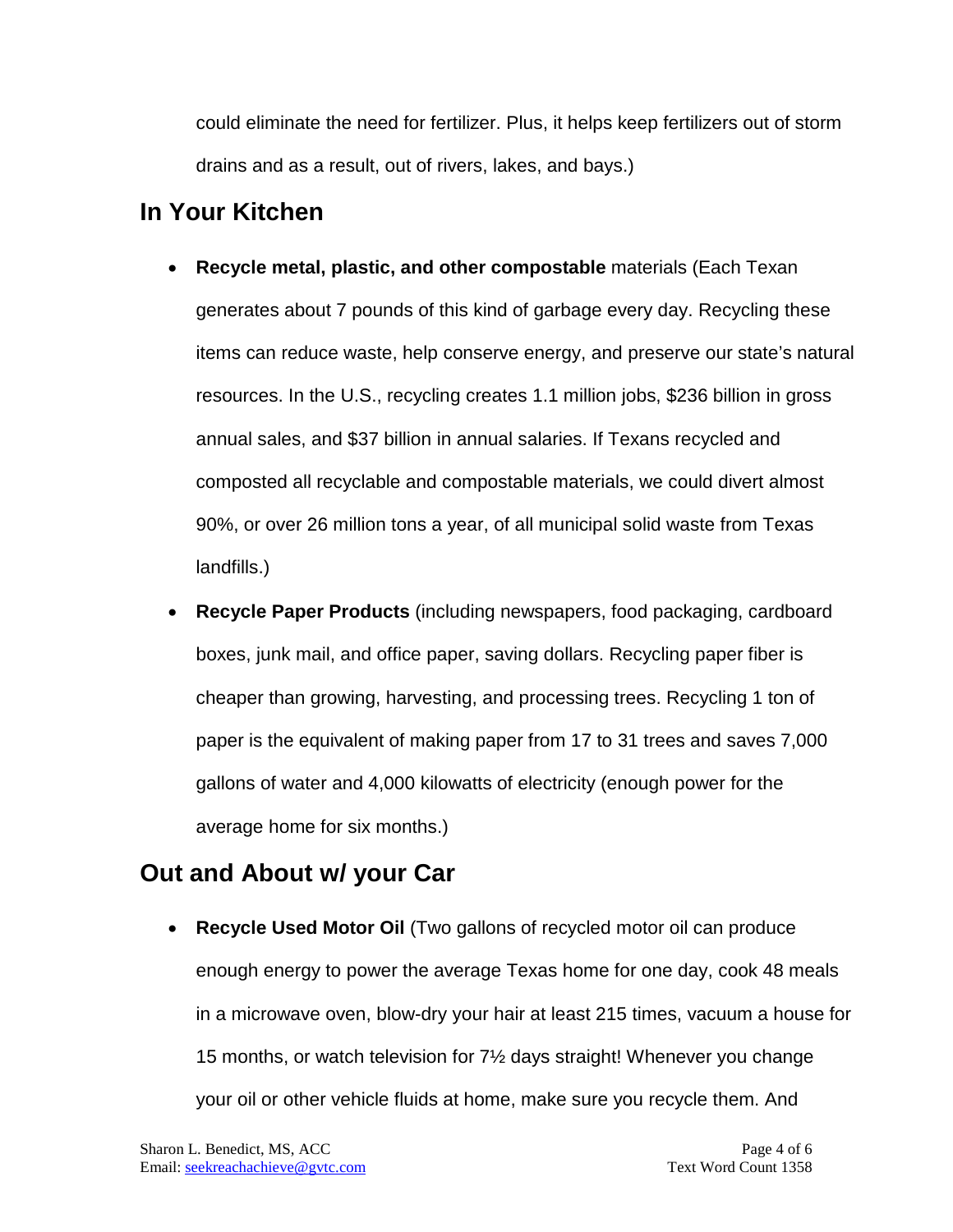NEVER pour used motor oil down storm drains, because the drains will carry the oil directly to Texas waterways. The used oil from one oil change can contaminate 1 million gallons of fresh water, a year's supply for 50 people. Visit [www.cleanup.org](http://www.cleanup.org/) to find a recycling center near you.)

#### **At Work**

- **Around the office—Recycle Paper Products** (including newspapers, paperboard boxes (like cereal and cracker boxes), cardboard boxes, junk mail, and office paper all save money.
- **In the copy and supply room—Reuse Office Supplies** (When choosing office supplies, choose items that can be reused. Some, like refillable pens and pencils, folders, and envelopes, can be reused many times. Also, find out if your office printers will accept remanufactured toner cartridges. By using these or by recycling cartridges, you can help eliminate waste.
- **Buy Recycled-Content Products** (Buy products made from, packaged in recycled materials, including office supplies. Recycled content means fewer virgin materials were used to manufacture the product. Give preference to items with acceptable percentages of recycled content, especially postconsumer.)
- **Recycle Electronics and Batteries** (Electronic waste is growing at three times the rate of other municipal waste.)
- **In the Break Room—Use Reusable Dishes** (Stock your office kitchen or break rooms with reusable glasses, plates, and flatware instead of disposables. Encourage employees to reuse coffee mugs and dishes daily by washing and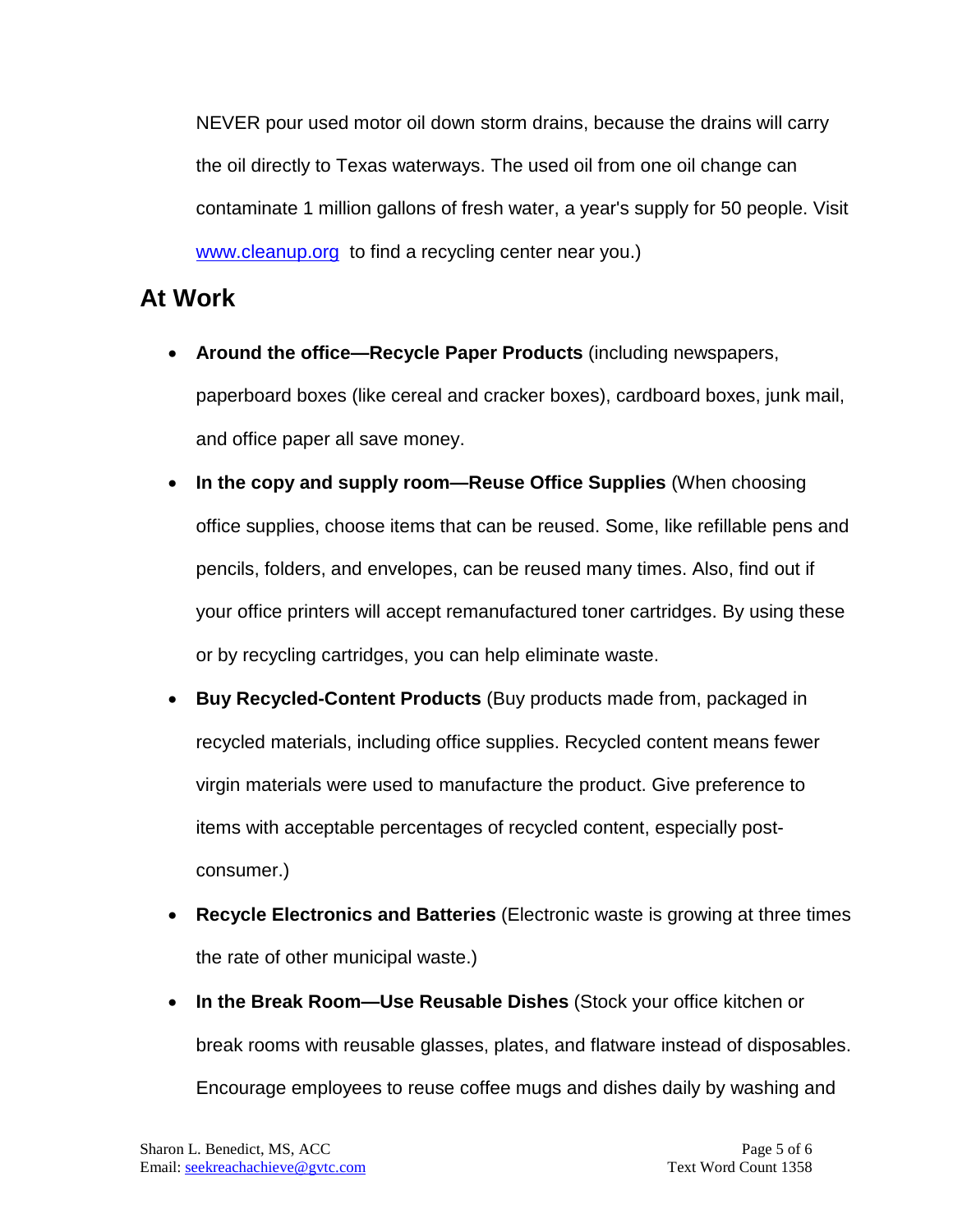drying them on a dish rack. To further reduce waste, invite employees to bring their own tableware and napkins to office luncheons and parties.)

• **Try Composting** (Try setting up a bin in the break room to collect coffee grounds, vegetable scraps, and fruit scraps. Instead of throwing out those scraps and leftovers with the garbage, recycle them by composting. Compost serves as a soil conditioner that can help improve landscaping and reduce water usage.)

These are just a few ways to start living "green". For national stats and information on recycling, access the following resources:

National Recycling Coalition,<http://www.nrc-recycle.org/>

US Government EPA, Municipal Solid Waste, [http://www.epa.gov/epaoswer/non](http://www.epa.gov/epaoswer/non-hw/muncpl/recycle.htm)[hw/muncpl/recycle.htm](http://www.epa.gov/epaoswer/non-hw/muncpl/recycle.htm)

--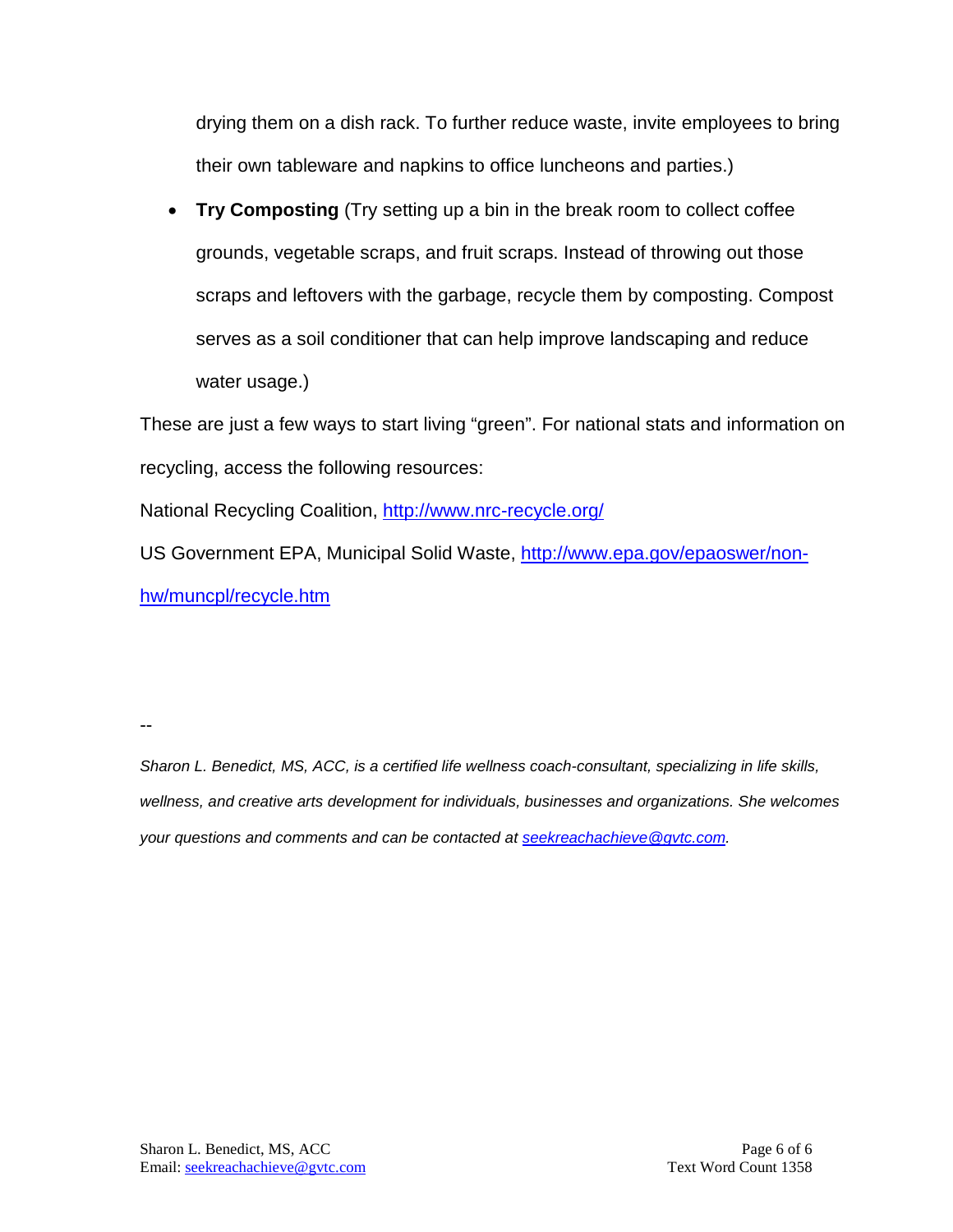



# *Successful Housekeeping Attitudes*

Did you ever consider that successful housekeepers have certain

characteristics or attitudes? Are you one of them? According to Sandra Felton,

founder of Messies Anonymous, here are six attitudes that seem universal:

- 1. **Successful housekeepers want their houses to look nice** in order for the house to work well…not the other way around.
- 2. **Successful housekeepers are nice to themselves.** They believe they deserve a nice house and that it is ok to have what they need and want if the budget can handle it.
- 3. **Successful housekeepers trust their feelings.** They have good instincts about what to keep and what to get rid of; and are more casual. They do not love things in a way that they must keep, no matter what. They don't fear making a mistake, not having an important t item, or giving away something they will want later.
- 4. **Successful housekeepers are alert to the house.** They know when it is cluttered, full, empty, pretty, etc. They have a feel for the condition of the house.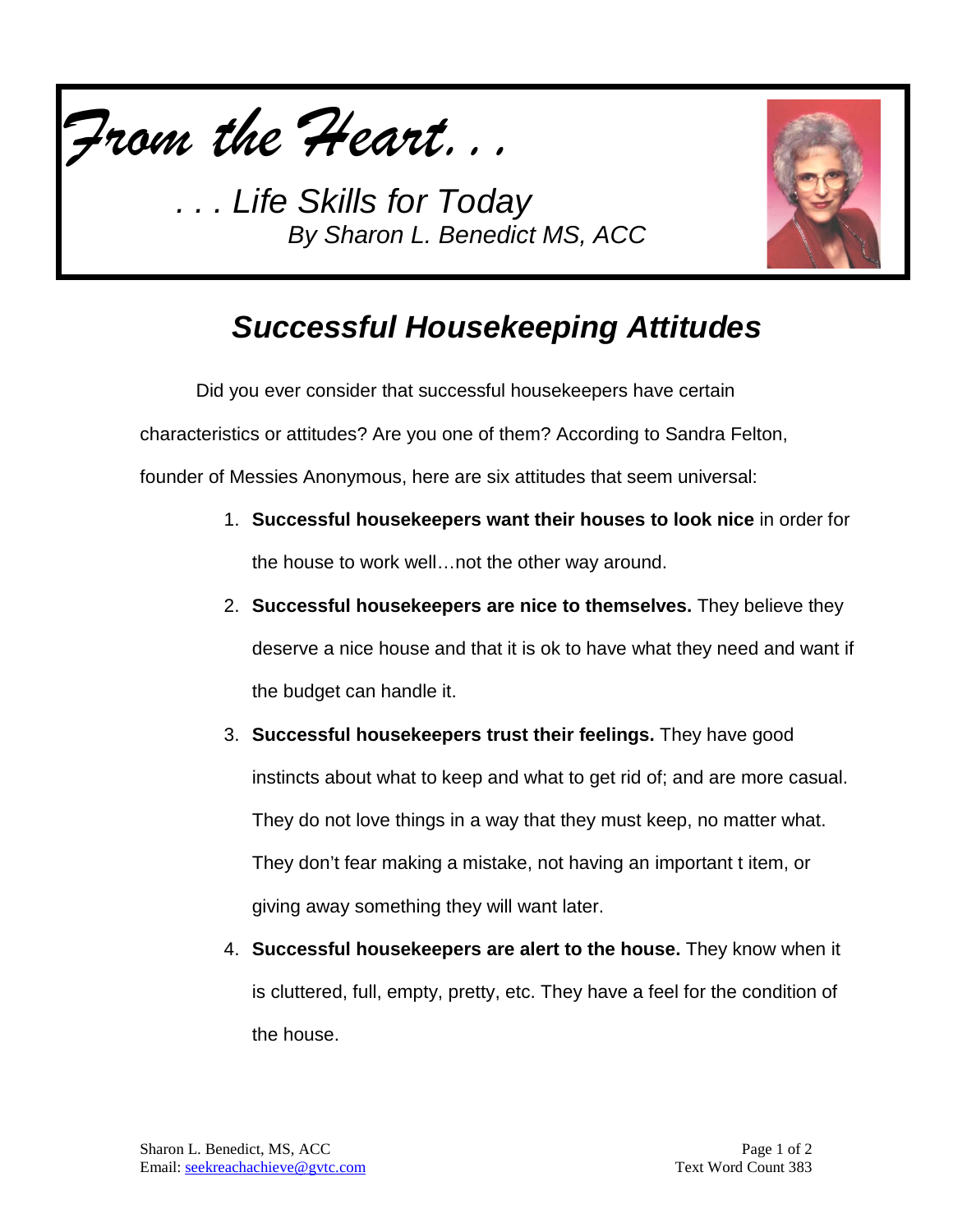- 5. **Successful housekeepers live in the present.** They don't think about or worry much about the past, and limit the memorabilia stored in their house. They also don't usually micromanage their future either. They tend to decide to do something; then do it without a lot of long-term planning. It just seems to flow. They just know where to find the information and take action and were happy with their choices.
- 6. **Successful housekeepers work with detachment.** They don't wait until they feel like doing the job. They shift into automatic moving through certain routines on a regular basis.

Felton recommends for us perpetual or occasional unsuccessful housekeepers to get into a routine. "Make a schedule for morning, evening, and various points during the day. Follow it consistently without even thinking about it. While you are wondering how it is happening, your house will change slowly but surely before your eyes."

Next week, I will offer Felton's check list for "spotting and untying organizational knots" that stop you from becoming a successful housekeeper.

Resources:

*Messies 2* by Sandra Felton. Revell Company. 1986.

*Messie No More* by Sandra Felton. Revell Company. 2004.

--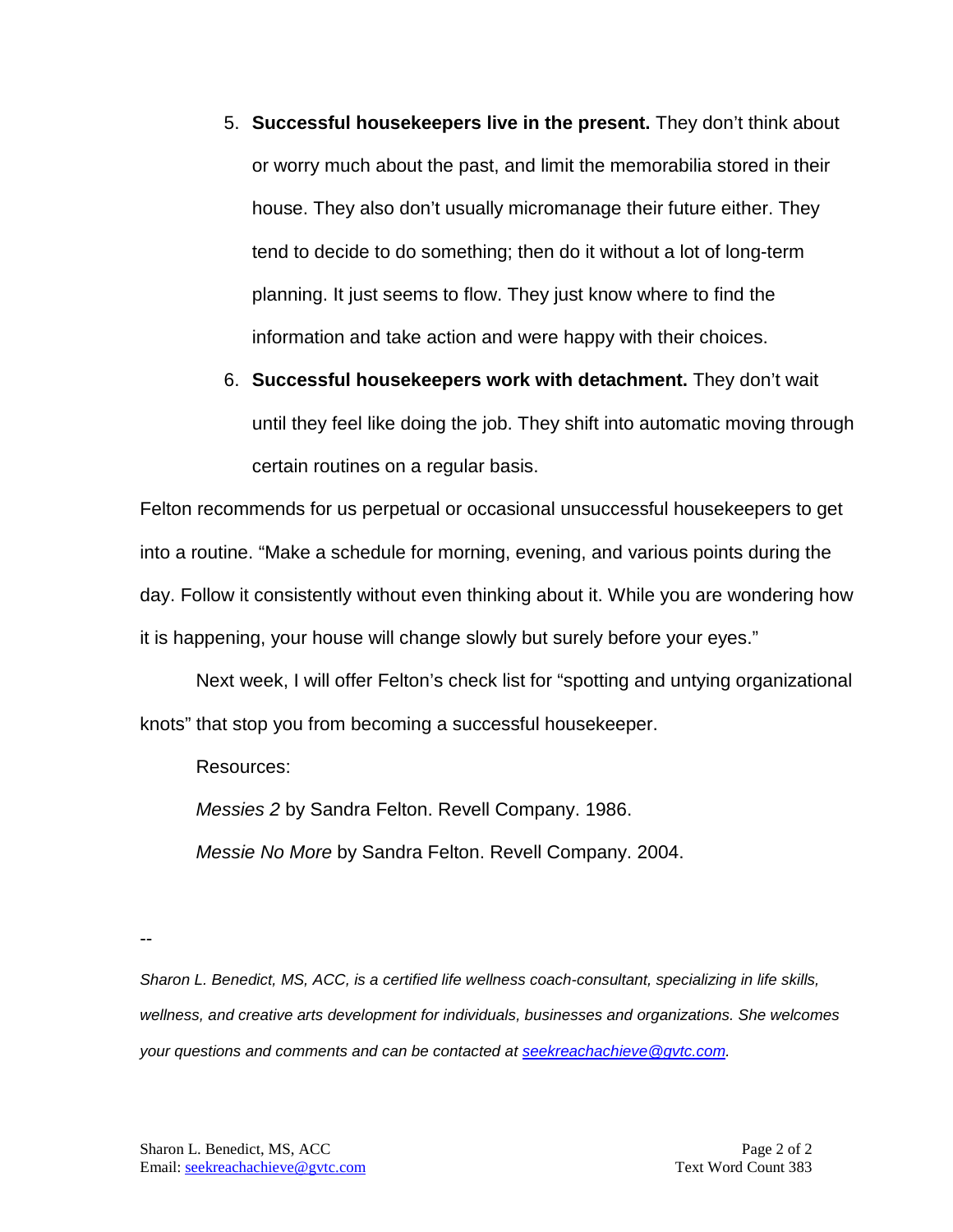



# *Untangling Organizational Knots in Housekeeping*

What stops you from becoming a successful housekeeper? I know I have a number of unrelenting habits of avoiding the obvious. I walk by a pile of dirty clothes that seems to pile up bigger each day; when I could just as easily put them in the hamper when in the closet picking my clothes to wear for the day. That's just one of several. Sandra Felton has a very practical way to spot and untie those organizational knots we all get entangled with.

Put a check to the left side of any areas in your life that are not organized where you think further control is needed:

| Е | 1. Finding things (eyeglasses, keys, purse, etc)           |  |
|---|------------------------------------------------------------|--|
| П | 2. Meal planning and preparation                           |  |
| Г | 3. Cleaning the house                                      |  |
| Г | 4. Paper (finding, filing, and sorting)                    |  |
|   | 5. Keeping finances in order                               |  |
| Г | 6. Laundry (washing, drying, folding, and putting it away) |  |
| П | 7. Keeping things picked up                                |  |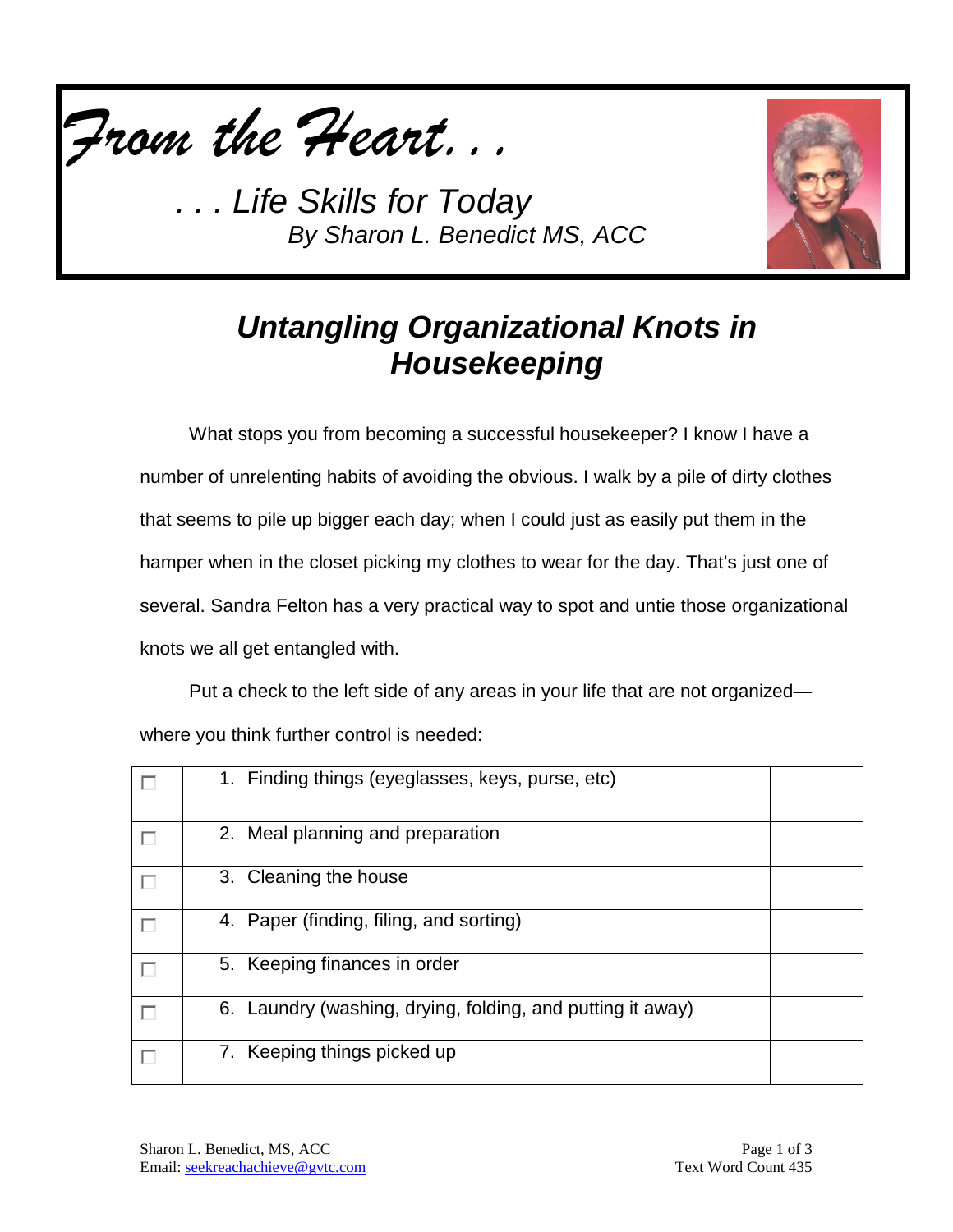| 8. Dishes (washing, drying, and putting away immediately) |  |
|-----------------------------------------------------------|--|
| 9. Grocery shopping                                       |  |
| 10. Delegating jobs                                       |  |
| 11. Being on time                                         |  |
| 12. OTHERS (list them)                                    |  |

After you have checked any area not organized, put the letters of the category listed below that best explains the reason for lack of organization in the area you checked. Put the letters to the right of the category in the column provided. After this exercise, write down in your own words what keeps you from being organized. You will undoubtedly discover some very interesting insights for yourself and even ways to overcome these organizational knots you have lived with for years. But, remember to be nice to yourself—pace the changes you want to make. You and everyone else in the family will thank you.

| Lack of Follow Through—Getting the main part of the job done but failing to<br>finish it up.                         |
|----------------------------------------------------------------------------------------------------------------------|
| Lack of Planning—Not planning for the future. Maybe you prefer spontaneous<br>living.                                |
| Lack of Attention to Detail-Thinking only in terms of the "big picture."                                             |
| Impatience with Paper Work—Easily frustrated.                                                                        |
| Perfectionist Thinking—Finding it hard to decide the best way to do the job.                                         |
| Orientation toward Present Gratification—Wishing to have it easy now, even<br>though it will make the future harder. |
|                                                                                                                      |